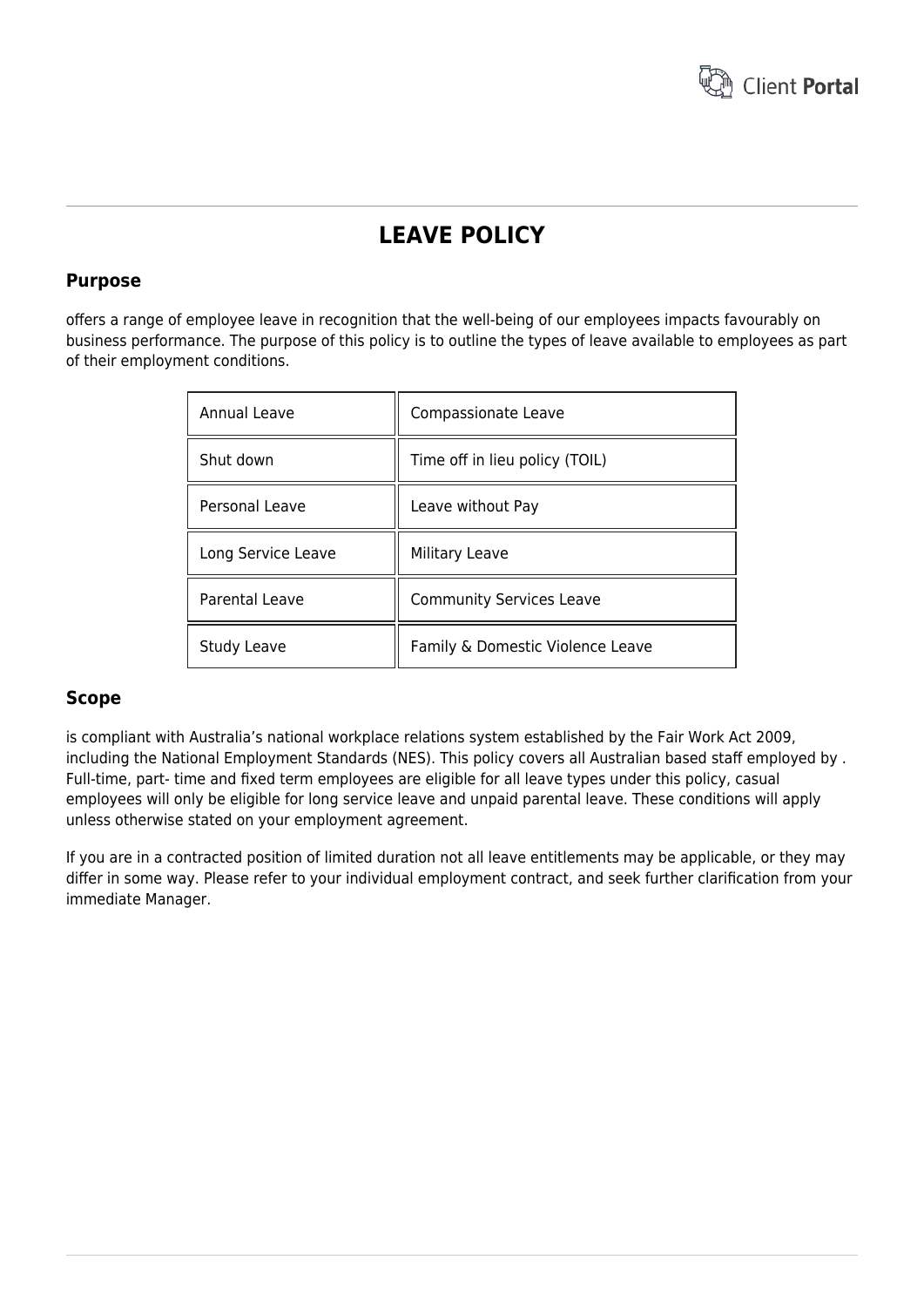

### **Policy**

### **Annual Leave**

For full-time positions annual leave accrues at 20 days for every 12 months of service. This is pro-rated for part time positions. Employees are encouraged to take their 20 days accrued leave each year with no more than 6 weeks annual leave to be accrued. Applications for leave must be printed and signed off/approved by your Manager.

All leave applications require:

- As much notice is required as reasonably practicable, particularly for extended periods of leave, preferably no less than four (4) weeks notice
- Short leave periods may require a minimum of 2 weeks notice

Note: To avoid disappointment please ensure leave is approved before making a formal booking/travel plans.

#### **Shut Down**

Over the Christmas / New Year period the office may close for a period of two (2) weeks. You may be required to take the days that are not public holidays as annual leave.

#### **Public Holidays**

Your entitlement to public holidays is in accordance with the NES, unless stated in your individual contract of employment.

#### **Personal Leave**

Personal leave is in accordance with the NES which currently accrues at 10 days for every 12 months of service. This is pro-rated for part time positions, unless stated otherwise in your contract. Any unused balance of personal leave will accumulate each year. Employees may take personal leave as either sick leave or carer's leave.

#### *Sick Leave*

Sick Leave may only be taken due to personal injury or illness.

#### *Carer's Leave*

Carer's leave is available so an employee may provide care or support for a member of their immediate family or household who is ill or injured, or for an unexpected emergency. An immediate family member is considered to be a grandparent, parent, partner, sibling, child or grandchild and an immediate member of the household is someone who is living with the employee.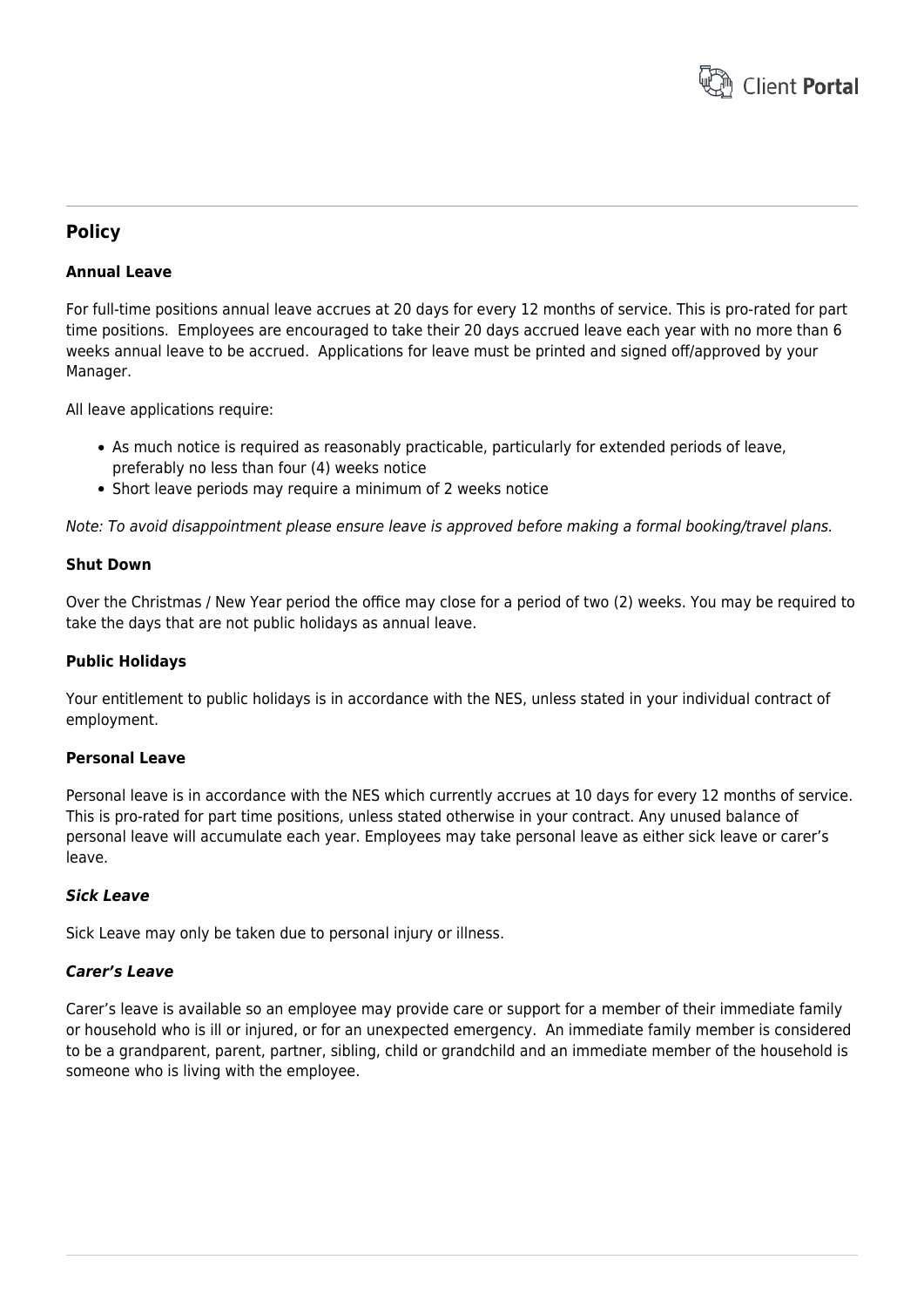

An employee is entitled to take up to 10 days of **Personal Leave** as Carer's Leave per year. A further two days unpaid carer's leave per occasion is available for employees if they have no paid carer's leave available (either because they have not accrued enough or have already used their 10 days for the year). Casual employees are also entitled to two unpaid carer's leave per occasion.

### **Notice & Evidence**

#### *Notice*

Employees are required to let their employer know as soon as possible if they cannot work and are taking sick or carer's leave, generally no later than 1 hour before your usual start time. Employees also need to let their employer know how much time they're taking off, or how much time they expect to take off if possible. Notification must be made to your Manager over the phone in the first instance or another Manager if the former one is unavailable.

Application for paid personal leave

On return to work, as soon as practical you need to complete a leave application and undertake the necessary approvals.

#### *Evidence*

An employer can ask an employee to give them proof to verify the reason for taking personal or carer's leave. An employee isn't entitled to the leave if:

- The employer asks them for evidence, and
- The employee doesn't provide evidence that would 'satisfy a reasonable person

A medical certificate or statutory declaration is generally considered an acceptable form of evidence.

Management may specifically ask that evidence be provided following 2 or more days of absence as well as absences that occur prior or following a weekend or given day off i.e. public holiday, annual leave day. They may also request one any time at their discretion.

NOTE: If an employee does not provide their employer with notice, does not apply or provide evidence as required, they may not be entitled to take leave and therefore may forfeit payment.

#### **Long Service Leave**

Employees will be entitled to Long Service Leave as per the legislation for the state in which they are based.

#### **Parental Leave**

Refer to the Parental Leave Policy [POL04a.](https://www.hrtemplates.com.au/policies_procedures/hr-pol04a-parental-leave-policy/)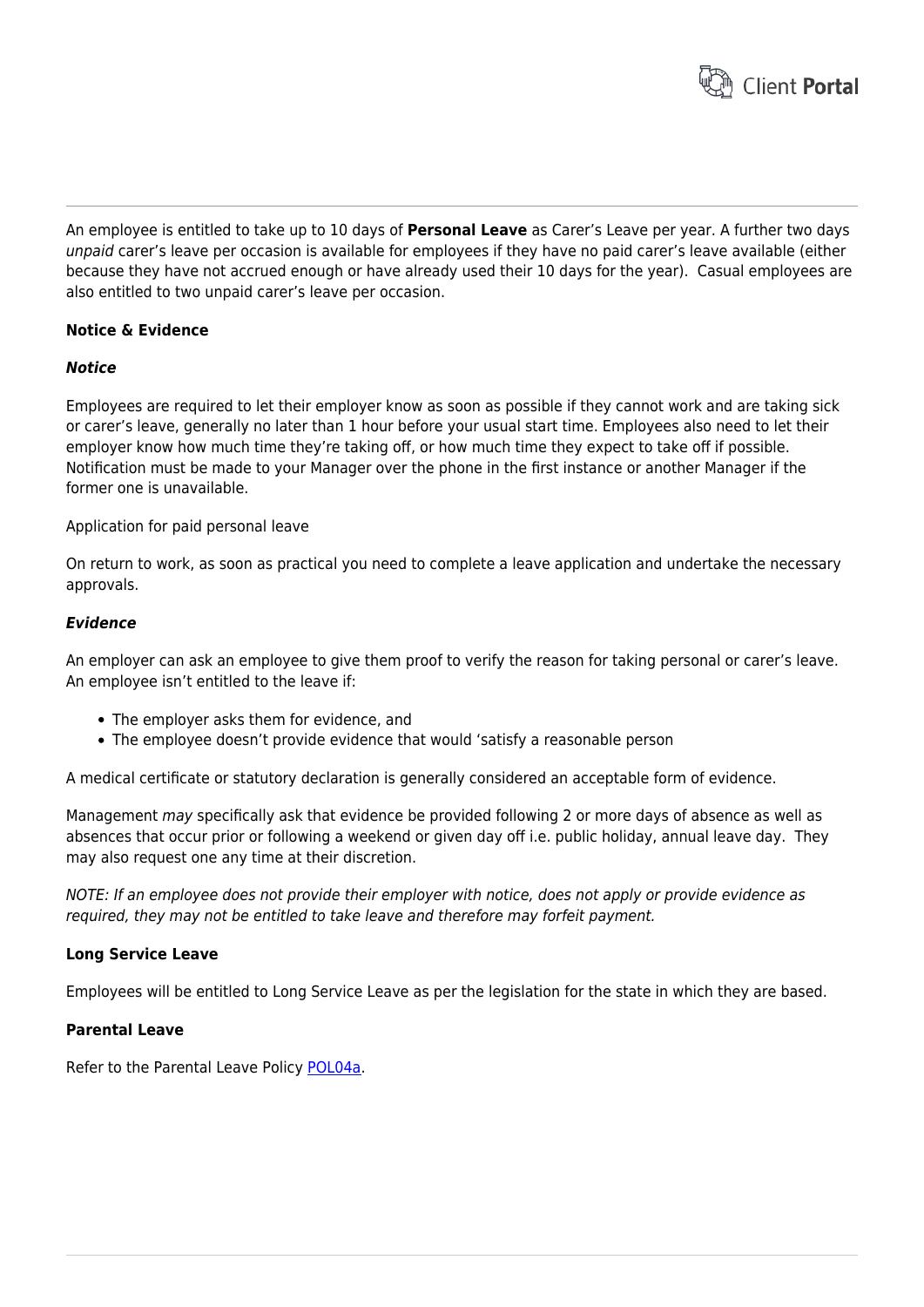

#### **Compassionate Leave**

Paid compassion leave of two days per incident is available under the following circumstances:

- a baby in their immediate family or household is stillborn
- they have a miscarriage
- their current spouse or de facto partner has a miscarriage
- a serious illness, injury or death of an immediate family member.

Immediate family included in this provision can be a partner (including de facto or former spouse/de facto), parent, sibling, child, grandparent, grandchild; or immediate family of the employee's partner (including de facto or former spouse/de facto) such as in-laws or step-relations; or someone to whom you are the primary care giver.

Individual circumstances may be taken into consideration at the discretion of the employee's Manager, for situations that fall outside the above provisions. The employee may be required to provide evidence of the situation.

Casual employees are entitled to two days unpaid compassionate leave for each occasion.

#### **Time off in lieu**

generally does not make use of TOIL, however may grant time in lieu to an employee in exceptional circumstances. Time worked towards time in lieu must be approved in advance. Time in lieu will be added to the employee's annual leave. will record time-in-lieu credits and debits. Generally, employees should take time in lieu within 3 months of accrual. A manager must approve time-off-in-lieu leave. An employee should not accrue more than 40 hours of time in lieu.

#### **Leave without pay**

Management has the discretion to approve leave without pay that an employee is not otherwise entitled to.

#### **Military Leave**

is committed to supporting employees that are members of the Australian Defence Force. Members of the Reserves will be entitled to 2 weeks of Military Leave. The employee will be paid by for this 2 week period.

The employee will need to bring in a copy of the notice requiring their attendance as soon as possible prior to the leave. Applications should be made to your Manager giving enough notice to ensure the impact on work commitments is minimised.

#### **Community Service Leave**

This provides employees with a right to be absent from work to engage in prescribed community service activities, such as emergency service duties and jury service.

Employees, including casual employees, are entitled to be absent from work for the purpose of performing certain activities such as: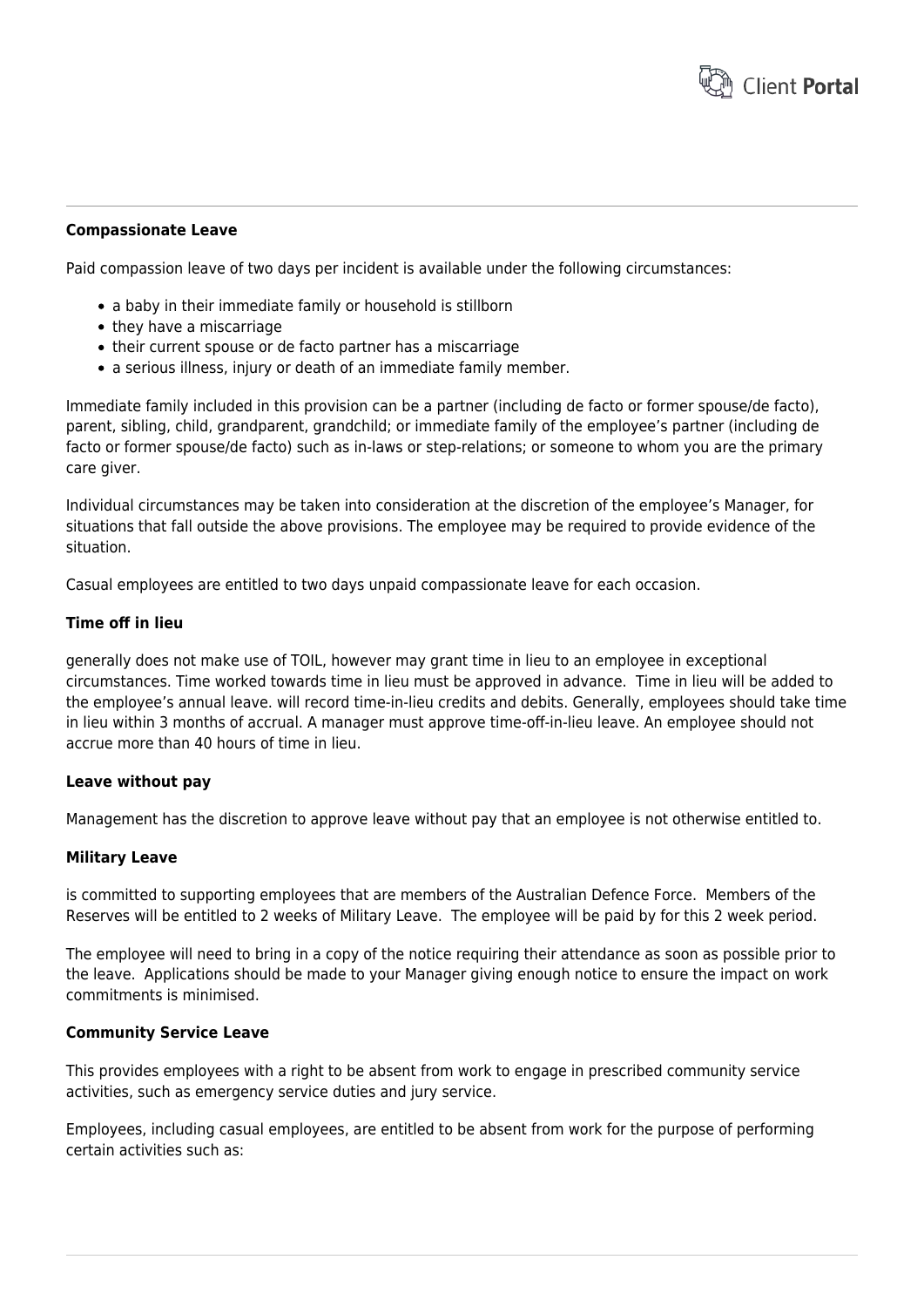

- Voluntary emergency management activity, such as State Emergency Service (SES), Country Fire Authority (CFA) or the RSPCA (in respect of animal rescue)
- Jury service (including attendance for jury selection). Jury service provisions of the Fair Work Act is subject to State and Territory laws. Links to the applicable state based laws can be found here: <https://www.fairwork.gov.au/leave/community-service-leave/jury-duty>

There is no set limit on the amount of community service leave an employee is entitled to.

An employee who wants an absence from employment must provide employer with:

- Notice of absence as soon practicable
- The period or expected period of absence
- An employer may require an employee, who has given notice of taking community service leave, to provide evidence that would satisfy a reasonable person that the employee is entitled to the leave

Community service leave under the NES is unpaid, except in relation to jury service where an employee (other than a casual) is entitled to 'make-up pay' for the first 10 days that the employee is absent for a period of jury service pay the employee receives (excluding any expense-related allowances) and the employee's base rate of pay for the ordinary hours they would have worked.

#### **Domestic violence leave entitlements**

From 1 August 2018, modern awards will be varied to give employees access to **5 days of unpaid** family and domestic violence leave each year, it is not accrued and therefore available 'in full' at the start of each 12 months of employment.

The leave can be taken by employees to deal with the impact of family and domestic violence and is accessible where an employee:

- is experiencing family and domestic violence; and
- needs to do something to deal with the impact of the family and domestic violence; and
- it is impractical for the employee to do that thing outside their ordinary hours of work.

This includes (but isn't limited to) taking time to:

- Make arrangements for their safety, or the safety of a family member
- Attend court hearings
- Access police services.

This could include, by way of example, making arrangements for their safety or the safety of a family member (including relocation), attending urgent court hearings, or accessing police services.

This **entitlement** applies to all employees (including casuals) who are covered by an industry or occupation based award.

Be assured information collected in relation to the taking of leave remains confidential, and will be dealt with appropriately and sensitively.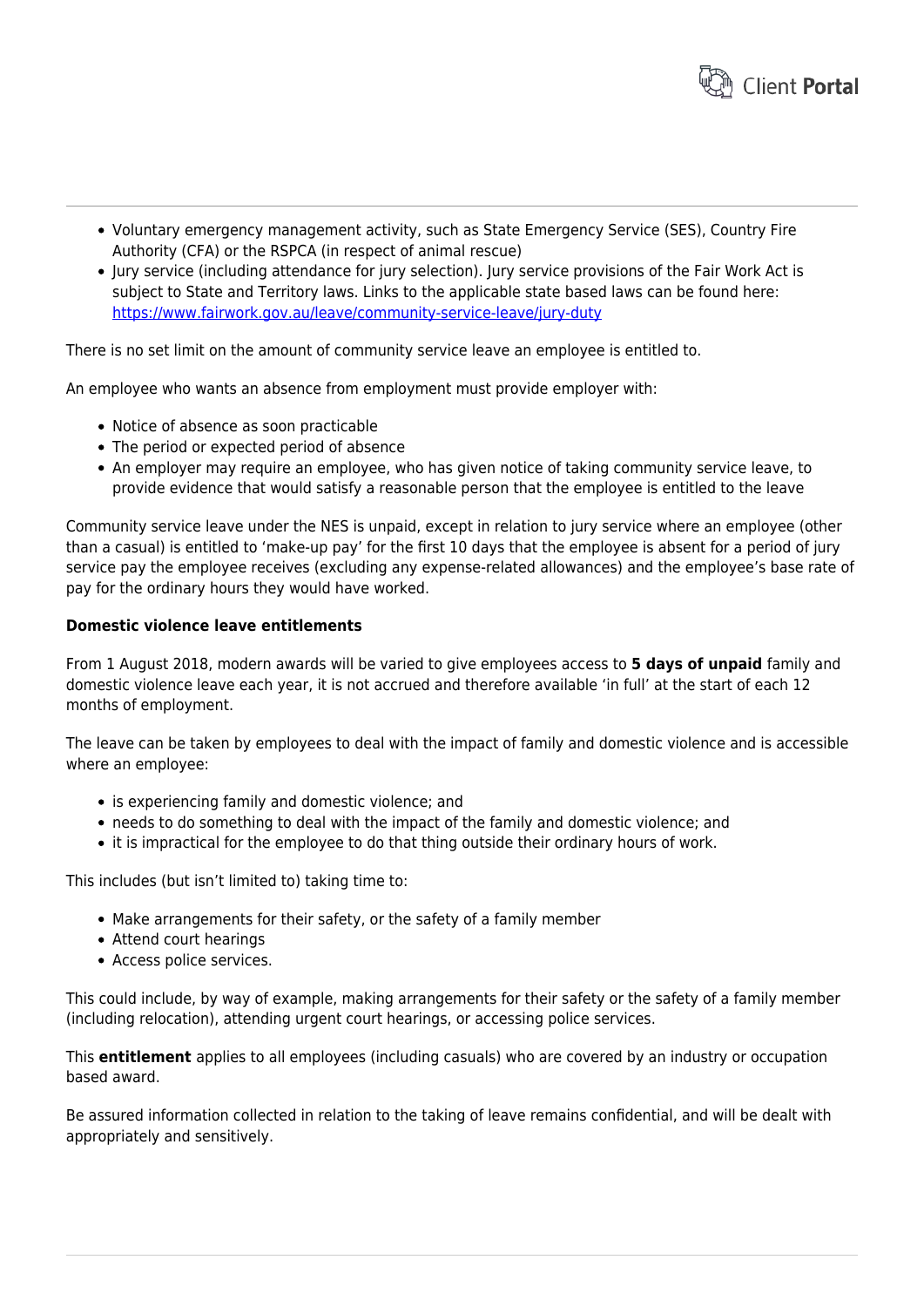

You can find more information about domestic and family violence leave and who it applies to at [fairwork.gov.au](http://www.fairwork.gov.au/fwo/webservices/click.ashx?g=33ba0ef3-cc7f-4b83-ba96-2cb1de872ccb&mid=203&ci=214&url=https://www.fairwork.gov.au/about-us/news-and-media-releases/website-news/new-unpaid-family-and-domestic-violence-leave-entitlement-in-awards) 

Confidential information, counselling and support for people impacted by domestic and family violence is available at www.1800respect.org.au